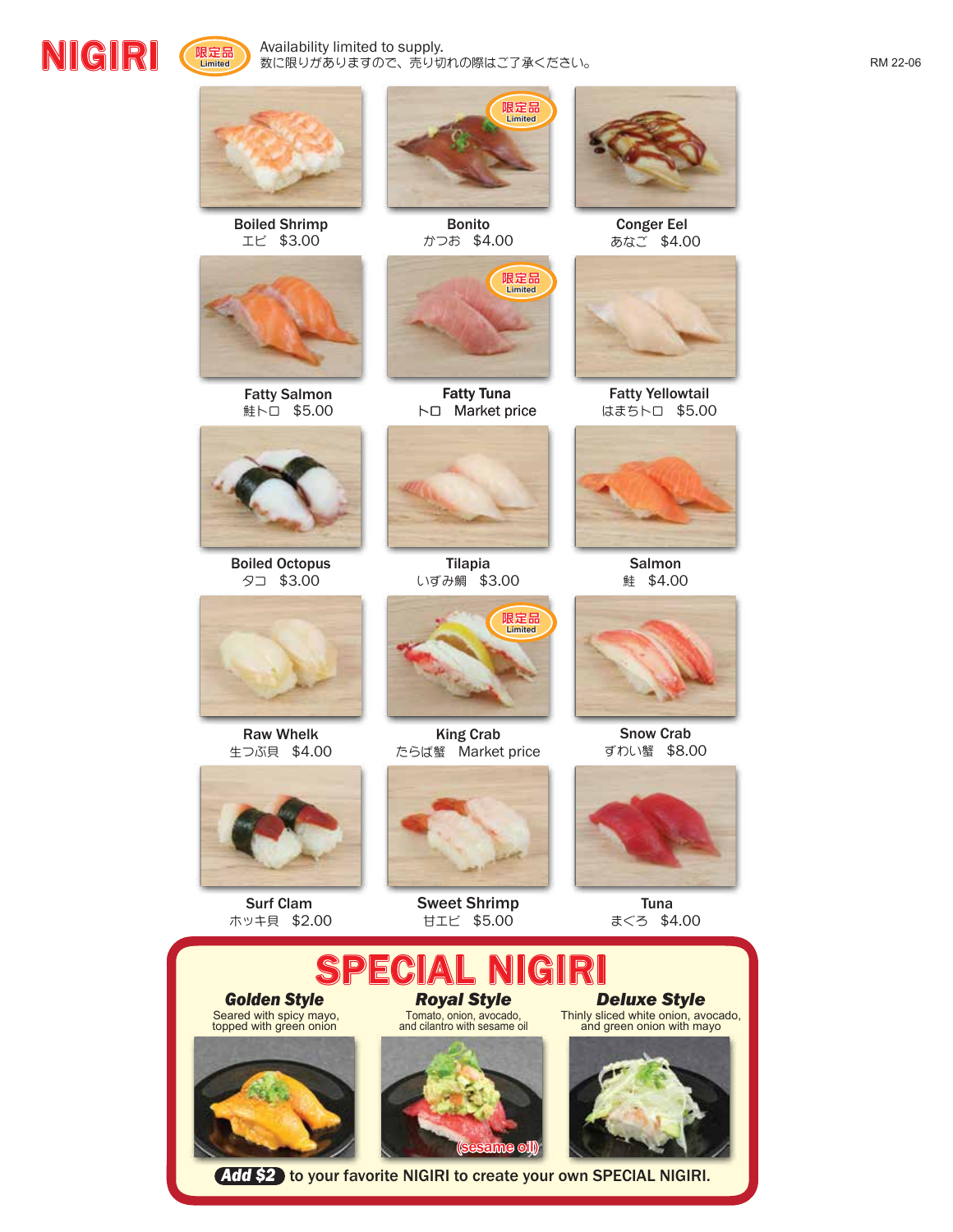**NIGIRI** Price may vary depending on season and size. Price may vary depending on season and size.



Cooked Egg たまご \$2.00



Imitation Crab カニカマ \$2.00



Smoked Salmon スモークサーモン \$4.00



Squid イカ \$3.00

![](_page_1_Picture_10.jpeg)

Boiled Whelk つぶ貝 \$3.00

![](_page_1_Picture_12.jpeg)

"Tataki"-seared Albacore びんちょう鮪のタタキ \$4.00

![](_page_1_Picture_14.jpeg)

Eel うなぎ \$4.00

![](_page_1_Picture_16.jpeg)

Imitation Crab Tempura カニカマ天ぷら \$3.00

![](_page_1_Picture_18.jpeg)

Scallop 帆立 \$3.00 Sea Bass **Spicy version:** chilli oil w/ spicy sesame.

![](_page_1_Picture_20.jpeg)

Steamed Scallop 蒸し帆立 \$4.00

![](_page_1_Picture_22.jpeg)

Albacore "White Tuna" びんちょうマグロ \$4.00

![](_page_1_Picture_24.jpeg)

Amberjack カンパチ \$5.00

![](_page_1_Picture_26.jpeg)

Flounder ひらめ \$5.00

![](_page_1_Picture_28.jpeg)

Mackerel さば \$2.00

![](_page_1_Picture_30.jpeg)

すずき \$4.00

![](_page_1_Picture_32.jpeg)

Escolar "Super White Tuna" スーパーホワイトツナ \$4.00

![](_page_1_Picture_34.jpeg)

Yellowtail はまち \$4.00

\*The Illinois Department of Public Health advises that eating raw or undercooked meat, poultry, eggs or seafood poses a health risk to everyone, especially to the elderly, children under age 4, pregnant women, and other susceptible individuals with compromised immune<br>systems.

Please note that "masago" is smelt roe

Prices and ingredients are subject to change without prior notice. Sushi Station cannot be liable for any conditions or allergic reactions from consumption of raw shellfish, and/or uncooked food.<br>If you are pregnant, please consult with a doctor before consuming raw shellfish, and/or unco

- 価格及び素材は予告なく変更する場合がありますので御了承下さい。
- 体質、アレルギー等を考慮の上お召し上がりください。当店では責任を負いかねますので御了承ください。 ●妊娠中の方は生ものの摂取には十分御注意ください。